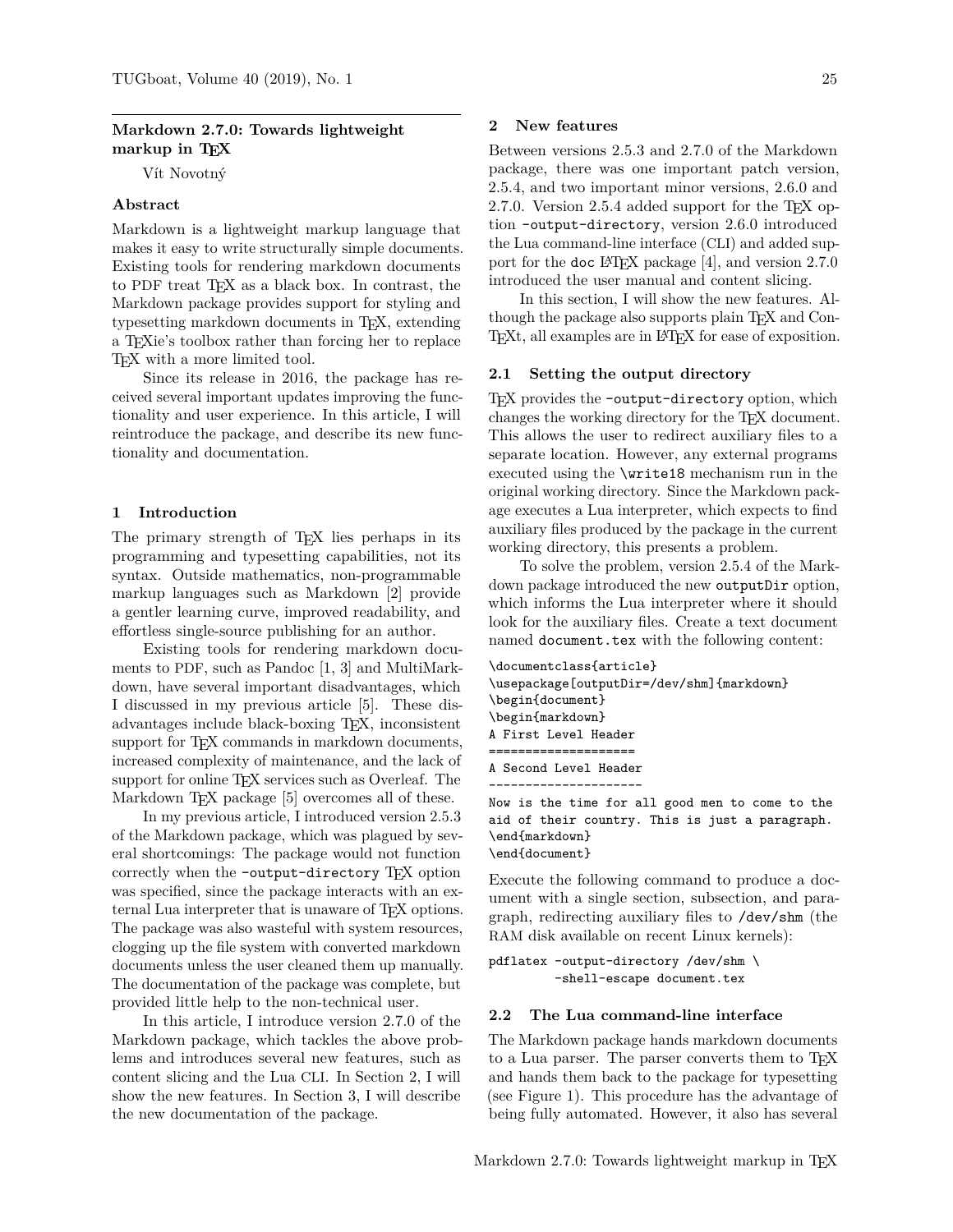

<span id="page-1-0"></span>**Figure 1**: A sequence diagram of the Markdown package typesetting a markdown document using the TEX interface.



<span id="page-1-1"></span>**Figure 2**: A sequence diagram of the Markdown package typesetting a markdown document using the Lua command-line interface.

important disadvantages: The converted TEX documents are cached on the file system, taking up an increasing amount of space. Unless the T<sub>E</sub>X engine includes a Lua interpreter, the package also requires shell access, which opens the door for a malicious actor to access the system. Last, but not least, the complexity of the procedure also impedes debugging.

A solution to the above problems is to decouple the conversion from the typesetting. First, the user converts markdown documents to TEX. Then, she typesets the TEX documents using the  $\in$  TEX command (see Figure [2\)](#page-1-1). Before the first step, the user can remove any previously cached T<sub>E</sub>X documents. Before the second step, she can transform the TEX documents according to her need. During the second step, she does not need to provide shell access to TEX. Since the individual steps are separated, the source of an error is immediately obvious.

To enable this workflow, version 2.6.0 of the Markdown package introduced the Lua CLI, which Some of these words \*are emphasized\*. Use two asterisks for \*\*strong emphasis\*\*.

Next, execute the kpsewhich markdown-cli.lua command to find the location of the Lua CLI, such as /usr/local/texlive/2019/texmf-dist/scripts/ markdown/markdown-cli.lua on GNU/Linux with TEX Live 2019. Execute texlua h*location of the Lua*  $CLI\rangle$  -- example.md example.tex to convert the example.md markdown document to TFX. Finally, create a text document named document.tex with the following content:

\documentclass{article} \usepackage{markdown} \begin{document} \input example \end{document}

Execute the pdflatex document.tex command to produce a document with one formatted paragraph.

### **2.3 Documenting LATEX packages**

The doc L<sup>AT</sup>FX package makes it possible to document a LAT<sub>EX</sub> document by writing a second LAT<sub>EX</sub> document in the comments. This approach to documentation is referred to as literate programming and is popular with LAT<sub>F</sub>X package authors, as it keeps the documentation close to the documented code.

To encourage contributions and readability, documentation can benefit from the use of a lightweight markup language such as Markdown. To allow this use case, version 2.6.0 of the Markdown package introduced the stripPercentSigns option, which informs the Lua interpreter that it should strip percent signs from the beginnings of lines in a markdown document. Create a text document named document.dtx with the following content:

```
% \iffalse
\documentclass{ltxdoc}
\usepackage[stripPercentSigns]{markdown}
\begin{document}
\DocInput{document.dtx}
\end{document}
% \fi
% \begin{markdown}
% * Candy.
% * Gum.
% * Booze.
% \end{markdown}
```
Execute the following command to produce a document with an unordered list:

pdflatex -shell-escape document.dtx